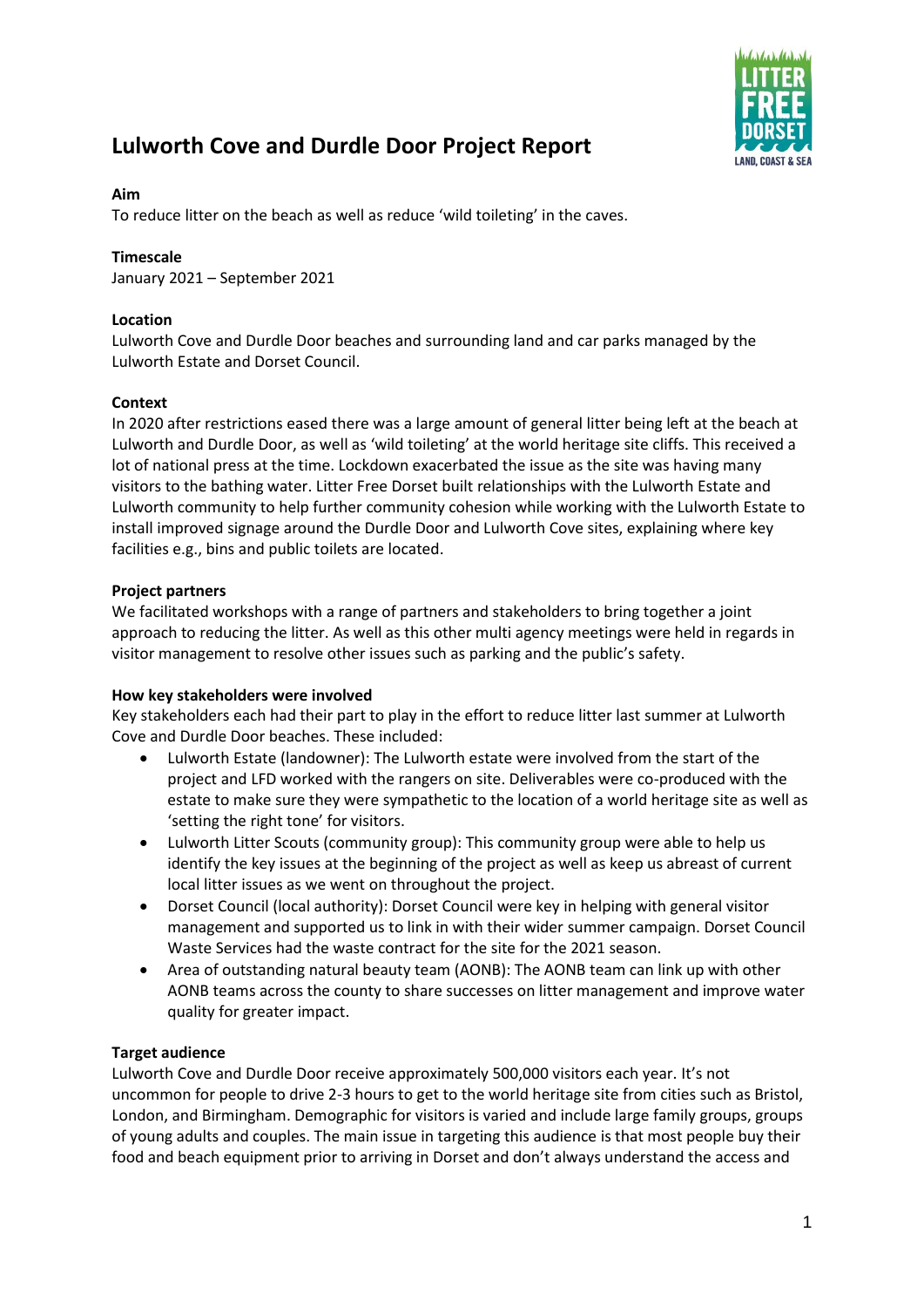limitations of the site (30-minute walk from beach from carpark / beach has no facilities). Ideally people should be communicated with prior to them arriving in Dorset.

### **Methodology**

LFD began by looking at points of potential engagement (including car parks, cafes, shops, visitors' centre and toilets) and considering how the rubbish is coming to the beach and what people are allowed to take down on to the beach. We needed to review the current messaging and ensure it has a 'simple call to action', is realistic and promotes shared ownership. We looked at current operations and how many rangers were present at peak times as well as how often bins where emptied. It's important that the beaches are kept clean, and that litter doesn't start to pile up as this is when extreme littering events can occur.

### **Behaviour change**

Reinforcing positive behaviour is key rather than negative to avoid negative group conformity. As well as this, we know people behave differently when they feel like they are being watched. A presence on the beach at peak times when litter is left is important. A carefully planned approach to signage was taken to enhance the visitor experience - there is a careful balance between effective signage and excessive signage. Temporary signage has been a necessity during the pandemic, but the effectiveness of introducing ad hoc messaging can be ineffective. This could be due to "rule fatigue" and message overload or perhaps temporary signs were simply not impactful enough in terms of content (e.g., too much emphasis on what not to do).

We used 'social norming' to encourage positive behaviour change at the beaches with the text 'Please take your rubbish home from the beach today. 99% will, YOU can make it 100%'

# **Key outcomes**

- Workshop with all stakeholders and partners (face to face).
- Working group set up with local volunteers for litter picking activities/hot spots.
- Signage at the entrance to the World Heritage Site.
- Facility signs along walking paths to inform visitors where the last toilets, bins and refreshments are.
- Large flags for toilets and bins at the DD carpark so visitors are aware where amenities are.
- 5G boards were installed through Dorset Councils Rural 5G project with messaging around litter and access.
- Organised with Planet Purbeck to have 'Wanda the Waste warrior Fish' located at Lulworth Cove during the August Bank Holiday week.



*New Welcome sign an Durdle door on a busy August bank holiday day*

**The Results**